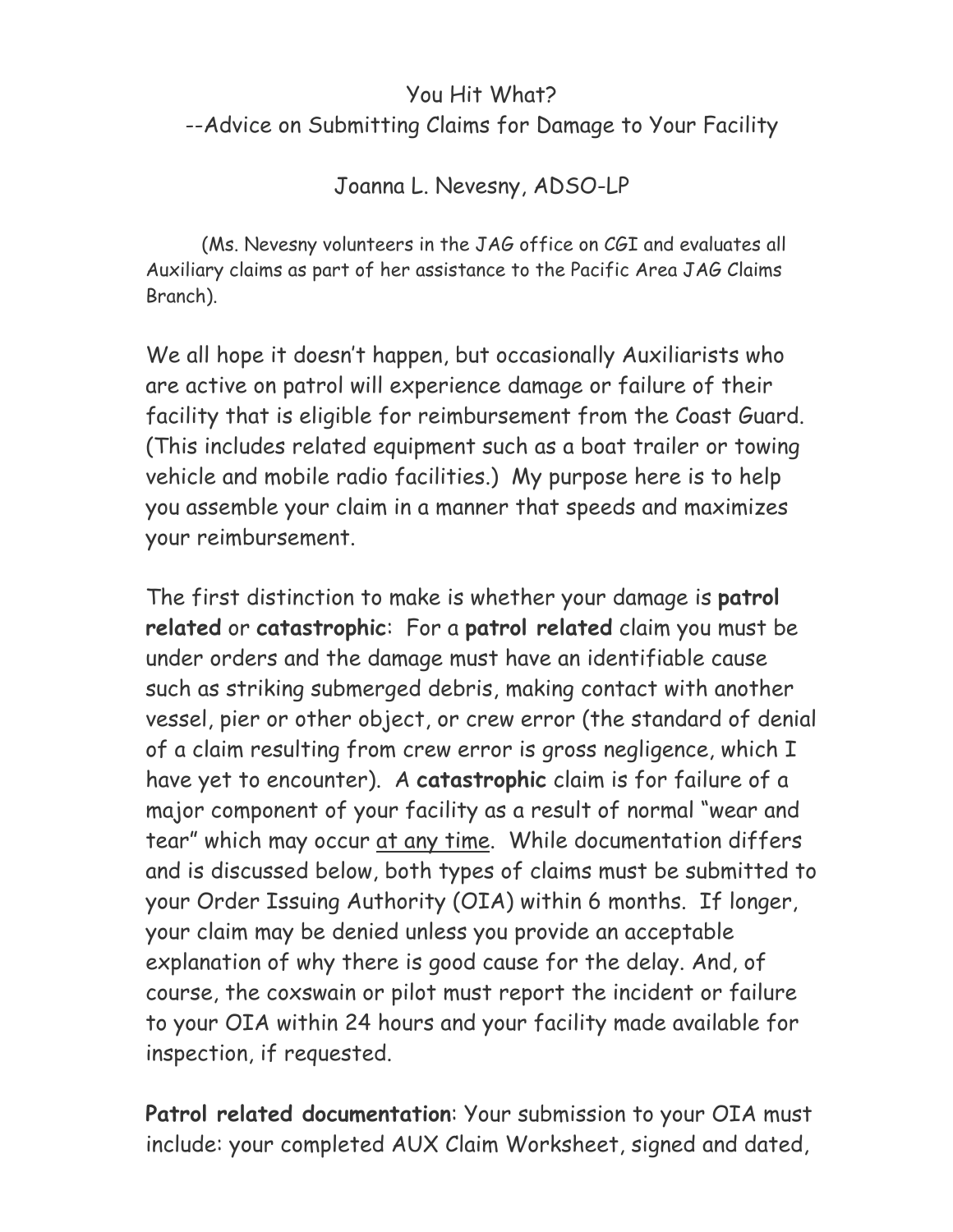including your explanation and crew statements, and with a specific amount requested in the first box of Part X, your orders for that day, and two written estimates of the repair/replacement costs (an exception may be made when circumstances make obtaining a second estimate difficult or would cause additional cost, but you should provide a reason). Photographs of the damage should be included.

A sub-category of patrol related is failure of a part with a **latent defect** which leads to damage that occurs because you were where you were under orders. As an example, some small part fails that causes sufficient steering difficulty leading to an allision with a pier. While you will not be compensated for the part itself, you will be for the resulting secondary hull damage.

**Catastrophic Claims**: This is the tricky one. It is a new category and subject to all manner of confusion. My goal here is to help you help yourself recover as much as possible. First, understand that simply because your engine fails while you are on patrol does not make your claim patrol related with full compensation.

This recently established benefit allows a facility owner to be reimbursed for failure of a major component (e.g., engine, transmission and such  $\sim$  the guide given is something that is at least 10% of the facility's total value) due to normal wear and tear. The compensation you will receive is calculated by applying the percentage of Coast Guard usage to total usage. This does not mean the percentage of patrol-related hours since you purchased the boat/plane, but those hours as a percentage of the total life of the component.

So how do we figure this out? Hopefully you are all keeping engine logs, documenting the start/stop hours for each patrol and each individual use. If not, help yourself by starting now, because eventually something will die and you will be in a better position to receive some reimbursement if you have adequate documentation.